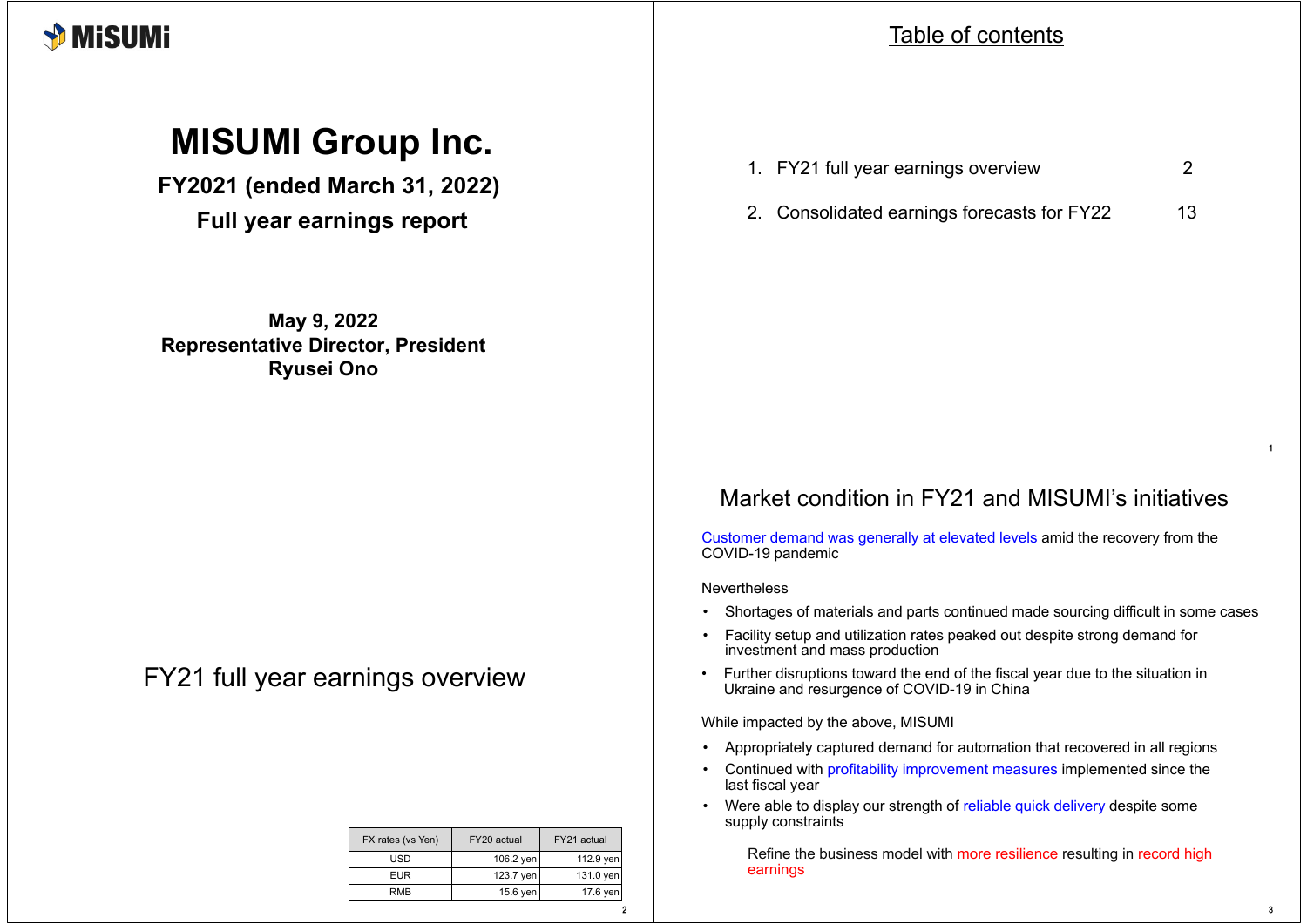#### FY21 full year earnings overview

Posted record high earnings results on strong demand and original initiatives

Achieved results according to plan despite some impacts of COVID-19 in certain regions

|                         | Million yen |             |                                |         |                   |          |  |
|-------------------------|-------------|-------------|--------------------------------|---------|-------------------|----------|--|
|                         |             | <b>FY20</b> | <b>FY21</b>                    |         |                   |          |  |
|                         | Category    |             | 1/28<br>Actual<br>Revised plan |         | Percentage change |          |  |
|                         |             | Actual      |                                | YoY     | Vs plan           |          |  |
| Net sales               |             | 310,719     | 366,000                        | 366,160 | $+17.8%$          | $+0.0%$  |  |
| <b>Operating income</b> |             | 27,199      | 52,000                         | 52,210  | $+92.0%$          | $+0.4%$  |  |
|                         | Margin      | 8.8%        | 14.2%                          | 14.3%   | $+5.5pt$          | $+0.1pt$ |  |
| Ordinary income         |             | 27,189      | 52,000                         | 52,500  | $+93.1%$          | $+1.0%$  |  |
| Net income              |             | 17,138      | 37,000                         | 37,557  | $+119.1%$         | $+1.5%$  |  |

## FY21 sales by business segment

FA: strong growth across all regions underpinned by robust demand for automation

Die components**:** automobile-related demand recovered globally driven by Americas and Asia

VONA: substantial increase amid impacts of suspended sales and shortages of certain products

|          |                            |             |             |            | Million yen          |  |
|----------|----------------------------|-------------|-------------|------------|----------------------|--|
|          |                            | <b>FY20</b> | <b>FY21</b> |            |                      |  |
| Category |                            | Actual      | Actual      | YoY change |                      |  |
|          |                            |             |             | Yen basis  | Local currency basis |  |
|          | Total                      | 310,719     | 366,160     | $+17.8%$   | $+13.1%$             |  |
|          | <b>FA</b> business         | 102,244     | 119,253     | $+16.6%$   | $+11.8%$             |  |
|          | Die components<br>business | 66,871      | 75,108      | $+12.3%$   | $+6.1%$              |  |
|          | <b>VONA</b> business       | 141,602     | 171,799     | $+21.3%$   | $+17.3%$             |  |

## Transition of customer numbers

Overseas: China remained the same level YoY due to lockdowns at the end of the fiscal year, while other regions continued to see increases

Domestic: customer numbers declined on the recoil from temporary demand related to COVID last year, but per customer spending rose



### **FY21 sales by region** (local currency basis)

Domestic**:** market conditions recovered mainly for semiconductor-related demand, but fell short of new record high

Overseas**:** posted record highs across all regions

As a result, overseas sales ratio stood at 52.1%, up 1.9pts YoY



 $\overline{A}$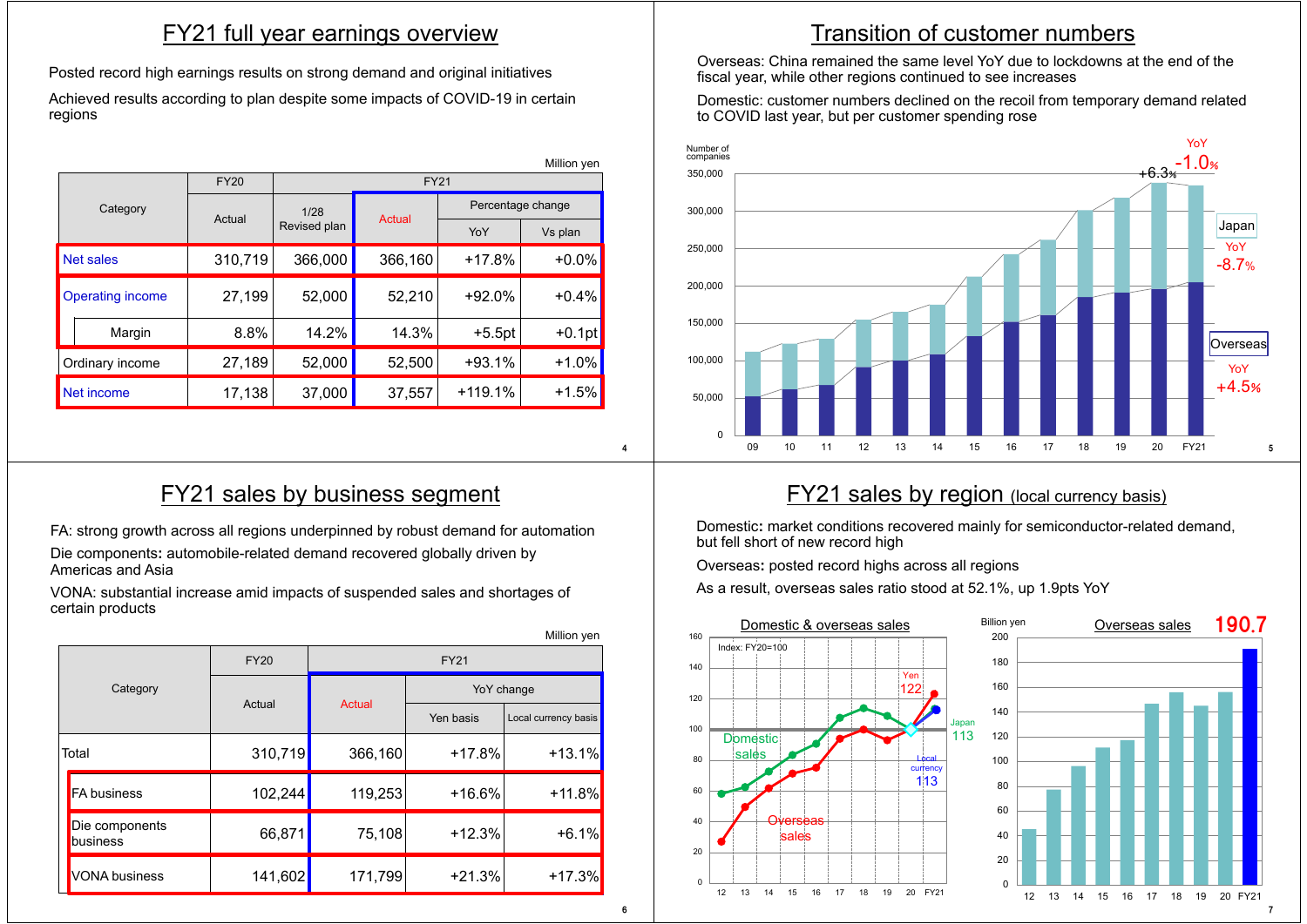#### FY21 sales by region (local currency basis)

Asia: demands for rechargeable batteries and semiconductor related drove sales throughout the year

Americas / Europe: sales were strong mainly for EV and medical related amid growing customer base



## FY21 operating income analysis (YoY)

Operating income up significantly YoY owing to sales increase, favorable forex impacts along with profit improvement effects

Not only costs for COVID related measures but also for IT infrastructure enhancement were fully covered



## FY21 operating income by business segment

Significant increase in operating income across all segments due to sales increase / profit improvement effects / forex impacts

Investments for strengthening the business foundation aiming for future growth restarted in 2H

|                            |             |        |             |        |           | Million yen          |
|----------------------------|-------------|--------|-------------|--------|-----------|----------------------|
|                            | <b>FY20</b> |        | <b>FY21</b> |        |           |                      |
| Category                   | Actual      |        | Actual      |        | YoY       |                      |
|                            |             | Margin |             | Margin | Yen basis | Local currency basis |
| Total                      | 27,199      | 8.8%   | 52,210      | 14.3%  | $+92.0%$  | $+71.4%$             |
| <b>FA business</b>         | 16,115      | 15.8%  | 23,381      | 19.6%  | $+45.1%$  | $+31.1%$             |
| Die components<br>business | 4,930       | 7.4%   | 9,542       | 12.7%  | $+93.5%$  | $+74.8%$             |
| <b>VONA</b> business       | 6,152       | 4.3%   | 19,287      | 11.2%  | $+213.5%$ | $+174.1%$            |
|                            |             |        |             |        |           |                      |

### The quarterly transition of profitability

Profit improvement effects exceeded the plan absorbed sudden increase in cost of materials

Improved margin structure and secured high profitability while spending on growth



10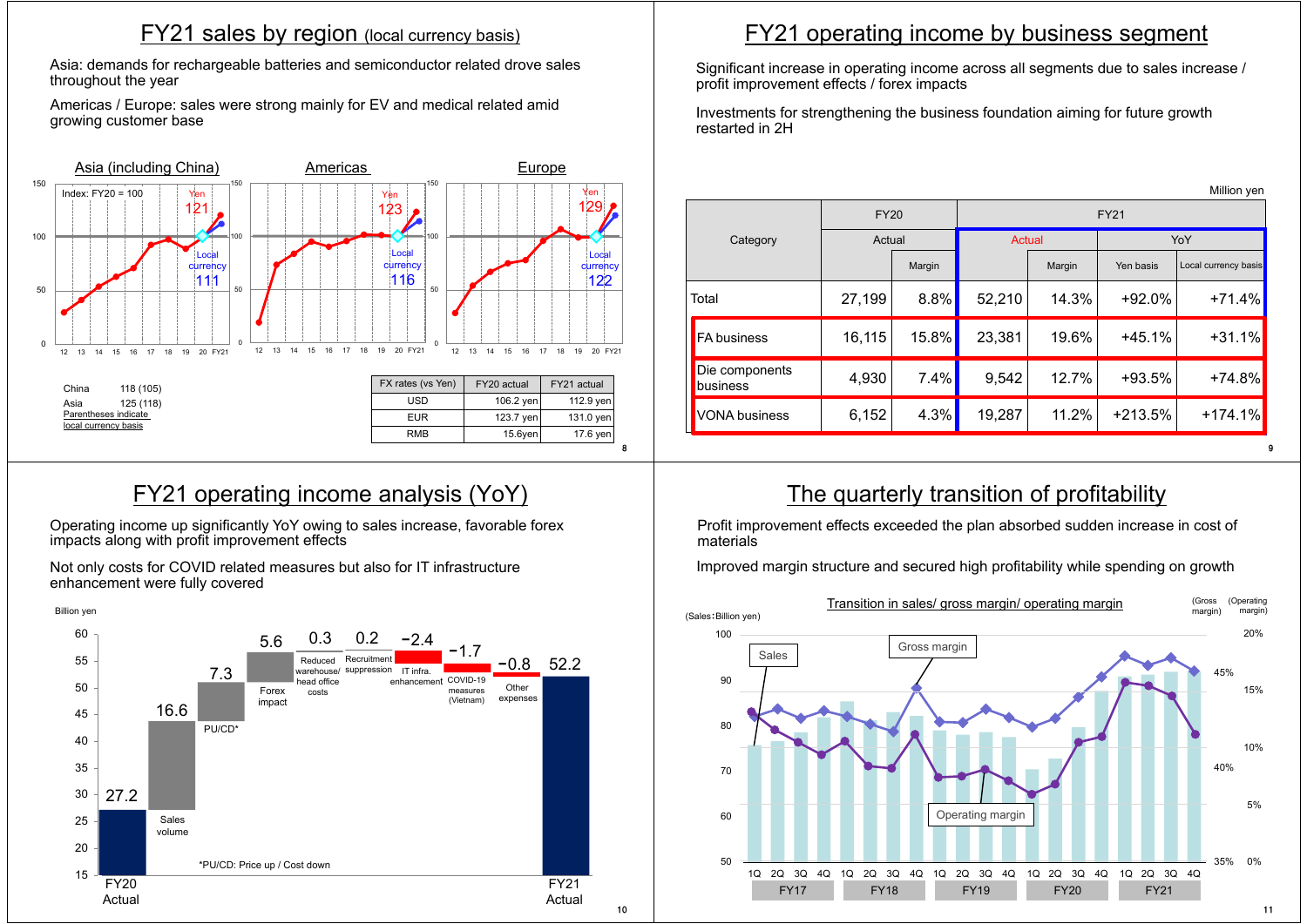#### **Investments**

Invested in logistics and production to refine reliable and quick delivery worldwide Continued to reinforce the core system renewal vital to business model transformation



## Consolidated earnings forecasts for FY22

| FX rates (vs Yen) | FY21 actual | FY22 plan |
|-------------------|-------------|-----------|
| USD               | 112.9 yen   | 120.0 yen |
| <b>EUR</b>        | $131.0$ yen | 132.0 yen |
| RMB               | 17.6 yen    | 18.7 yen  |
|                   |             | 13        |

15

## FY22 market outlook

No major changes are anticipated in market conditions from FY21

- ・ Transition of growth drivers from conventional industries of auto, mobile phones to EV, robots and semiconductors
- ・ Global supply chain moving further towards regional blocks

FY22 will require careful decision making amid positive/negative factors

- +: Demands for automation continue to grow over the mid-term in all regions including China
- $-$ : Sourcing difficulties of major components including semiconductors will continue until 2H of FY22 (Semiconductor sourcing capability will determine the amount of automation equipment)
- $-$ : Optimism is difficult with the situation in Ukraine and COVID-19 persisting

#### Based on the above, MISUMI will

- ・ Accelerate the focus on regions /businesses /services with high growth and profits
- Using reliable quick delivery as the key advantage, and further evolving through ongoing transformation of business foundation
- ・ Pursue assertive growth leveraging margin structure resulting from profit improvement measures

#### FY22 full year earnings forecast

Net sales and profits expected to break records again despite rising uncertainties in the market conditions

Maintain high profitability while stepping up initiatives for business model transformation

| Million yen             |          |                            |         |           |                      |  |
|-------------------------|----------|----------------------------|---------|-----------|----------------------|--|
|                         |          | <b>FY21</b><br><b>FY22</b> |         |           |                      |  |
|                         | Category |                            |         | YoY       |                      |  |
|                         |          | Actual                     | Plan    | Yen basis | Local currency basis |  |
| Net sales               |          | 366,160                    | 403,500 | $+10.2%$  | $+7.2%$              |  |
| <b>Operating income</b> |          | 52,210                     | 57,300  | $+9.7%$   | $+2.2%$              |  |
|                         | Margin   | 14.3%                      | 14.2%   | $-0.1$ pt | $-0.7$ pt            |  |
| Ordinary income         |          | 52,500                     | 57,600  | $+9.7%$   |                      |  |
| Net income              |          | 37,557                     | 42,000  | $+11.8%$  |                      |  |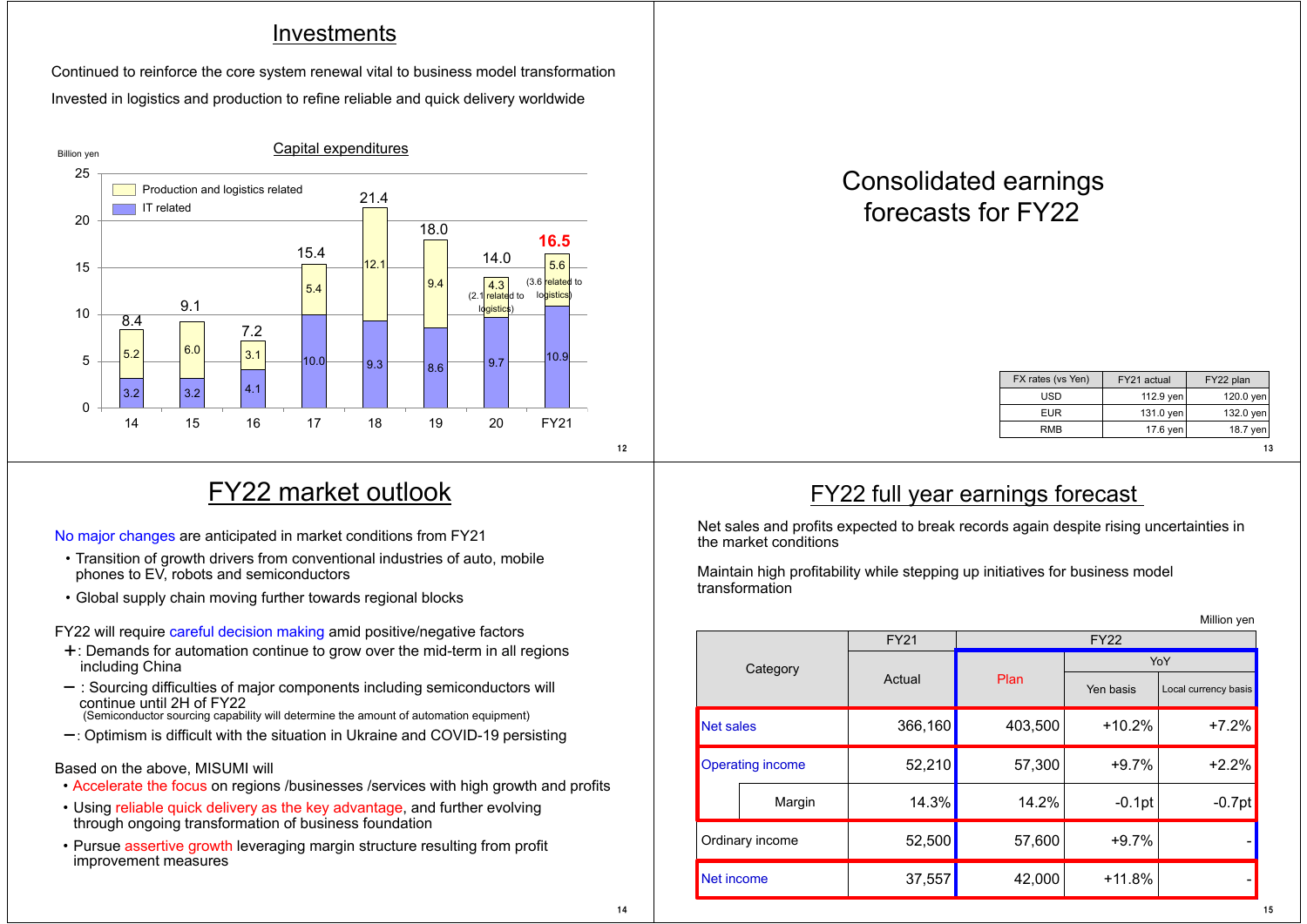#### FY22 sales forecast by business segment

FA / VONA: sales expected to grow amid lineup reforms and inventory building, in addition to strong market conditions

Die components: sales increase is expected by continuing to strengthen existing domains and capture demand for EV

|                            |             |             |           | Million yen          |  |
|----------------------------|-------------|-------------|-----------|----------------------|--|
|                            | <b>FY21</b> | <b>FY22</b> |           |                      |  |
|                            | Actual      | Plan        | YoY       |                      |  |
| Category                   |             |             | Yen basis | Local currency basis |  |
| Total                      | 366,160     | 403,500     | $+10.2%$  | $+7.2%$              |  |
| <b>FA business</b>         | 119,253     | 134,372     | $+12.7%$  | $+9.7%$              |  |
| Die components<br>business | 75,108      | 80,926      | $+7.7%$   | $+3.4%$              |  |
| <b>VONA business</b>       | 171,799     | 188,201     | $+9.5%$   | $+7.1%$              |  |

#### **FY22 sales by region (local currency basis)**

16

Asia China: acquire local demands with enhanced product lineup

Rest of Asia: continue to focus on mass production related demand

Americas / Europe: accelerate market penetration in growth fields such as EV and medical related



## FY22 domestic & overseas sales

Domestic: secure growth through original products and services, including meviy Overseas: growth set to continue in each region, driven by China and Asia As a result, overseas sales ratio is expected to be 54.7%, up 2.7pts YoY



## FY22 operating income analysis (YoY)

Effects of sales increase / profit improvement / favorable forex impacts expected to continue

Profits increase anticipated despite taking "assertive initiatives" toward future growth